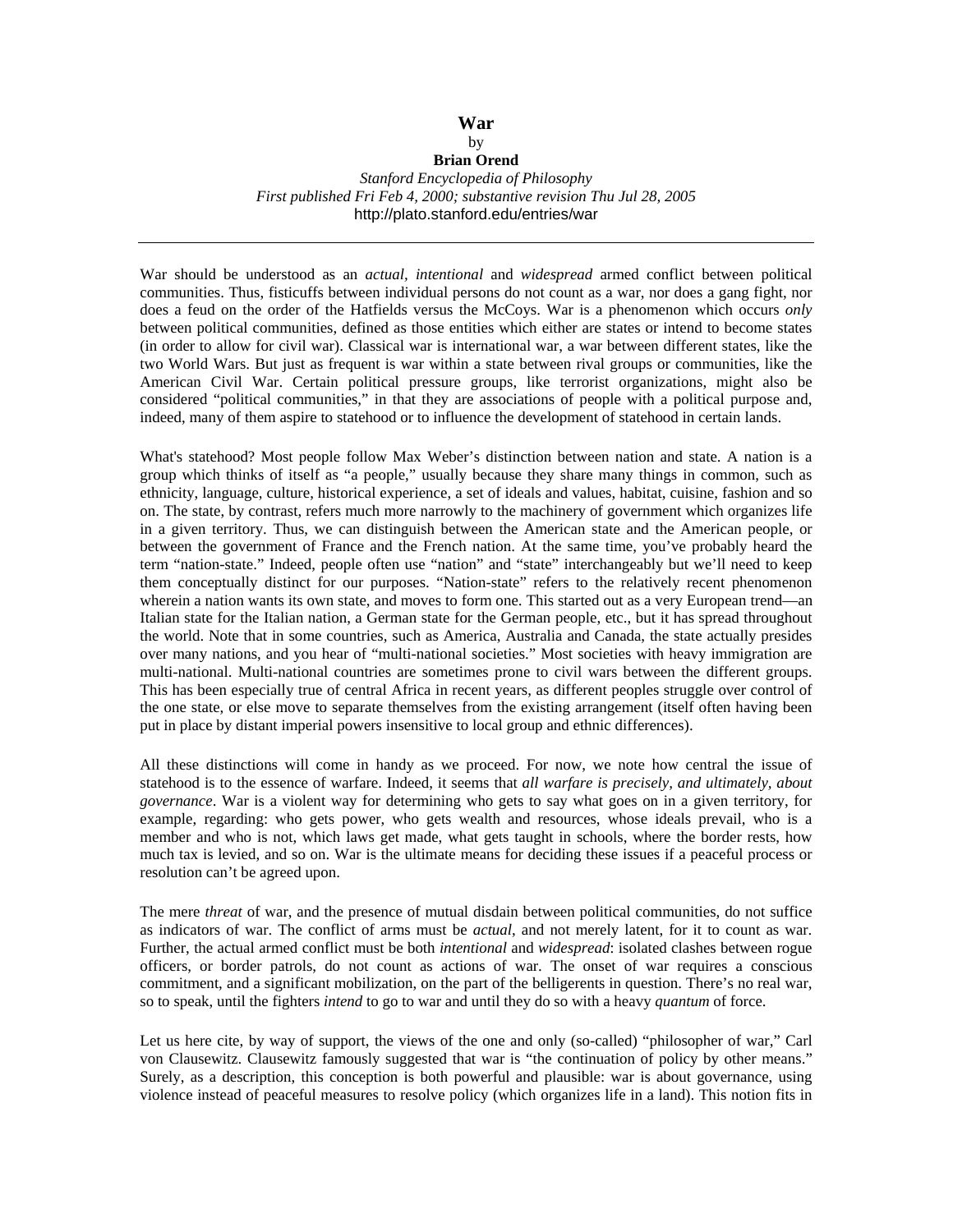nicely with Clausewitz's own general definition of war as "an act of violence intended to compel our opponent to fulfil our will." War, he says, is like a duel, but on "an extensive scale." As Michael Gelven has written more recently, war is intrinsically vast, communal (or political) and violent. *It is an actual*, *widespread and deliberate armed conflict between political communities, motivated by a sharp disagreement over governance*. In fact, we might say that Clausewitz was right, but not quite deep enough: it's not just that war is the continuation of policy by other means; it's that war is *about the very thing which creates policy*—i.e., governance itself. War is the intentional use of mass force to resolve disputes over governance. War is, indeed, governance by bludgeon. Ultimately, war is profoundly anthropological: it is about which group of people gets to say what goes on in a given territory.

War is a brutal and ugly enterprise. Yet it remains central to human history and social change. These two facts together might seem paradoxical and inexplicable, or they might reveal deeply disturbing facets of the human character (notably, a drive for dominance over others). What is certainly true, in any event, is that war and its threat continue to be forces in our lives. Recent events graphically demonstrate this proposition, whether we think of the 9-11 attacks, the counter-attack on Afghanistan, the overthrow of Iraq's Saddam Hussein, the Darfur crisis in Sudan, the bombings in Madrid and London, or the on-going "war on terror" more generally. We all had high hopes going into the new millennium in 2000; alas, this new century has already been savagely scarred with warfare.

War's violent nature, and controversial social effects, raise troubling moral questions for any thoughtful person. Is war always wrong? Might there be situations when it can be a justified, or even a smart, thing to do? Will war always be part of human experience, or can we do something to make it disappear? Is war an outcome of unchangeable human nature or, rather, of changeable social practice? Is there a fair and sensible way to wage war, or is it all hopeless, barbaric slaughter? When wars end, how should post-war reconstruction proceed, and who should be in charge? What are our rights, and responsibilities, when our own society makes the move to go to war?

#### **1. The Ethics of War and Peace**

Three traditions of thought dominate the ethics of war and peace: *Realism*; *Pacifism*; and *Just War Theory* (and, through just war theory, International Law). Perhaps there are other possible perspectives but it seems that very few theories on the ethics of war succeed in resisting ultimate classification into one of these traditions. They are clearly hegemonic in this regard.

Before discussing the central elements of each tradition, let's declare the basic conceptual differences between "the big three" perspectives. The core, and controversial, proposition of just war theory is that, sometimes, states can have moral justification for resorting to armed force. War is sometimes, but of course not all the time, morally right. The idea here is not that the war in question is merely politically shrewd, or prudent, or bold and daring, but fully moral, just. It is an ethically appropriate use of mass political violence. World War II, on the Allied side, is always trotted out as the definitive example of a just and good war. Realism, by contrast, sports a profound skepticism about the application of moral concepts, such as justice, to the key problems of foreign policy. Power and national security, realists claim, motivate states during wartime and thus moral appeals are strictly wishful thinking. Talk of the morality of warfare is pure bunk: ethics has got nothing to do with the rough-and-tumble world of global politics, where only the strong and cunning survive. A country should tend to its vital interests in security, influence over others, and economic growth—and not to moral ideals. Pacifism does not share realism's moral skepticism. For the pacifist, moral concepts can indeed be applied fruitfully to international affairs. It *does* make sense to ask whether a war is just: that is an important and meaningful issue. But the result of such normative application, in the case of war, is always that war should not be undertaken. Where just war theory is *sometimes* permissive with regard to war, pacifism is *always* prohibitive. For the pacifist, war is always wrong; there's always some better resolution to the problem than fighting. Now let's turn to the elements of each of these three traditions.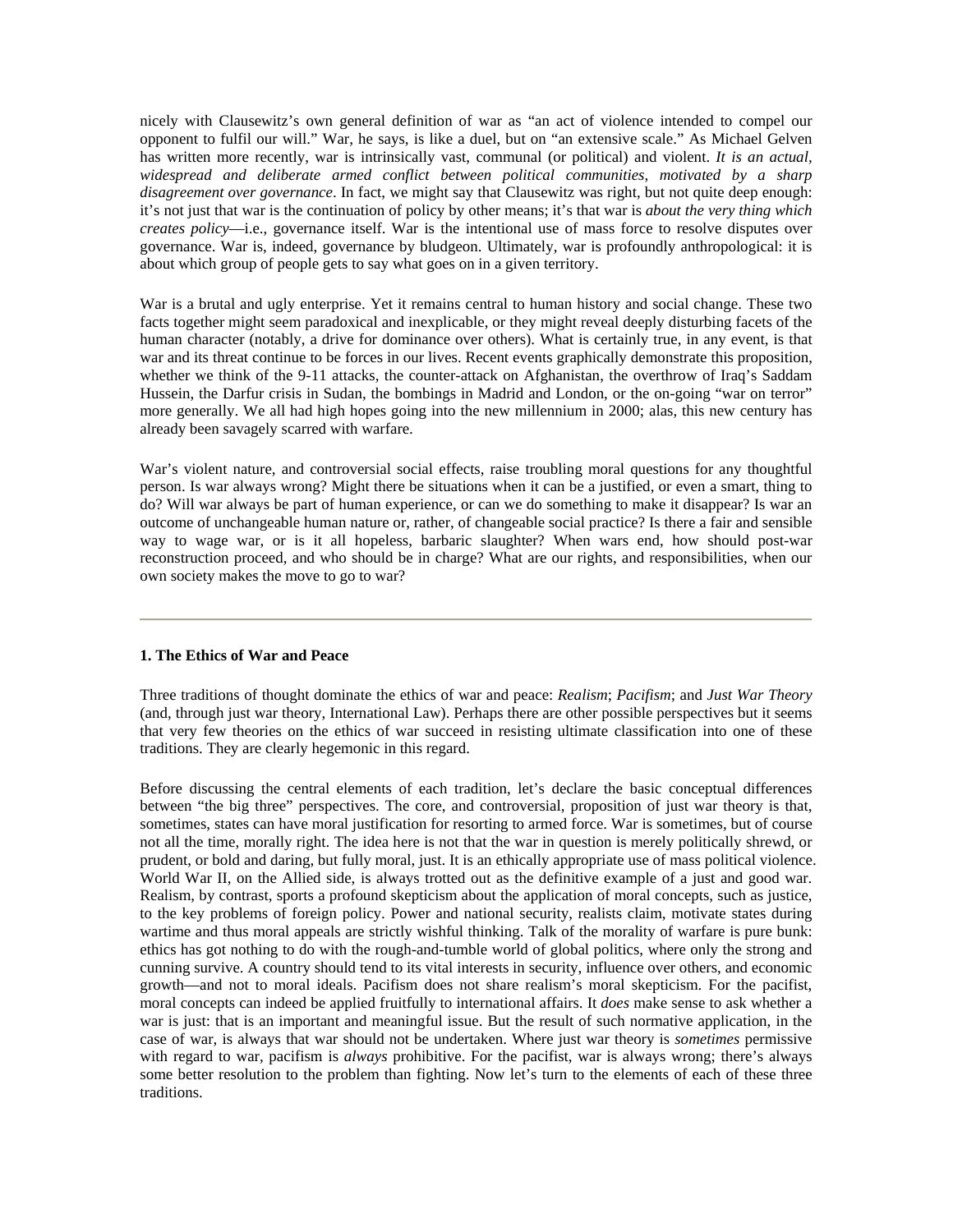## **2. Just War Theory**

Just war theory is probably the most influential perspective on the ethics of war and peace. The just war tradition has enjoyed a long and distinguished pedigree, including such notables as Augustine, Aquinas, Grotius, Suarez, Vattel and Vitoria. Hugo Grotius is probably the most comprehensive and formidable classical member of the tradition; James T. Johnson is the authoritative historian of this tradition; and many recognize Michael Walzer as the dean of contemporary just war theorists. Many credit Augustine with the founding of just war theory but this is incomplete. As Johnson notes, in its origins just war theory is a synthesis of classical Greco-Roman, as well as Christian, values. If we have to "name names", the founders of just war theory are probably the triad of Aristotle, Cicero and Augustine. Many of the rules developed by the just war tradition have since been codified into contemporary international laws governing armed conflict, such as The United Nations Charter and The Hague and Geneva Conventions. The tradition has thus been doubly influential, dominating both moral and legal discourse surrounding war. It sets the tone, and the parameters, for the great debate.

Just war theory can be meaningfully divided into three parts, which in the literature are referred to, for the sake of convenience, in Latin. These parts are: 1) *jus ad bellum*, which concerns the justice of resorting to war in the first place; 2) *jus in bello*, which concerns the justice of conduct within war, after it has begun; and 3) *jus post bellum*, which concerns the justice of peace agreements and the termination phase of war.

### **2.1** *Jus ad bellum*

The rules of *jus ad bellum* are addressed, first and foremost, to heads of state. Since political leaders are the ones who inaugurate wars, setting their armed forces in motion, they are to be held accountable to *jus ad bellum* principles. If they fail in that responsibility, then they commit war crimes. In the language of the Nuremberg prosecutors, aggressive leaders who launch unjust wars commit "crimes against peace." What constitutes a just or unjust resort to armed force is disclosed to us by the rules of *jus ad bellum*. Just war theory contends that, for any resort to war to be justified, a political community, or state, must fulfil each and every one of the following six requirements:

**1. Just cause.** This is clearly the most important rule; it sets the tone for everything which follows. A state may launch a war only for the right reason. The just causes most frequently mentioned include: selfdefence from external attack; the defence of others from such; the protection of innocents from brutal, aggressive regimes; and punishment for a grievous wrongdoing which remains uncorrected. Vitoria suggested that all the just causes be subsumed under the one category of "a wrong received." Walzer, and most modern just war theorists, speak of the one just cause for resorting to war being the resistance of aggression. Aggression is the use of armed force in violation of someone else's basic rights.

The basic rights of two kinds of entity are involved here: those of states; and those of their individual citizens. International law affirms that states have many rights, notably those to political sovereignty and territorial integrity. It thus affirms that aggression involves the use of armed forces—armies, navies, air forces, marines, missiles—in violation of these rights. Classic cases would be Nazi Germany into Poland in 1939, and Iraq into Kuwait in 1990, wherein the aggressor used its armed forces to invade the territory of the victim, overthrow its government and establish a new regime in its place. Crucially, the commission of aggression causes the aggressor to forfeit its own state rights, thereby permitting violent resistance. *An aggressor has no right not to be warred against in defence*; indeed, it has the duty to stop its rightsviolating aggression.

But why do states have rights? The only respectable answer seems to be that they need these rights to protect their people and to help provide them with the objects of their human rights. As John Locke, and the U.S. Founding Fathers, declared: governments are instituted among people to realize the basic rights of those people. If governments do so, they are legitimate; if not, they have neither right nor reason to exist. This is vital: from the moral point of view, *only legitimate governments have rights*, including those to go to war. We need a theory of legitimate governance to ground just war theory, and Aquinas perhaps saw this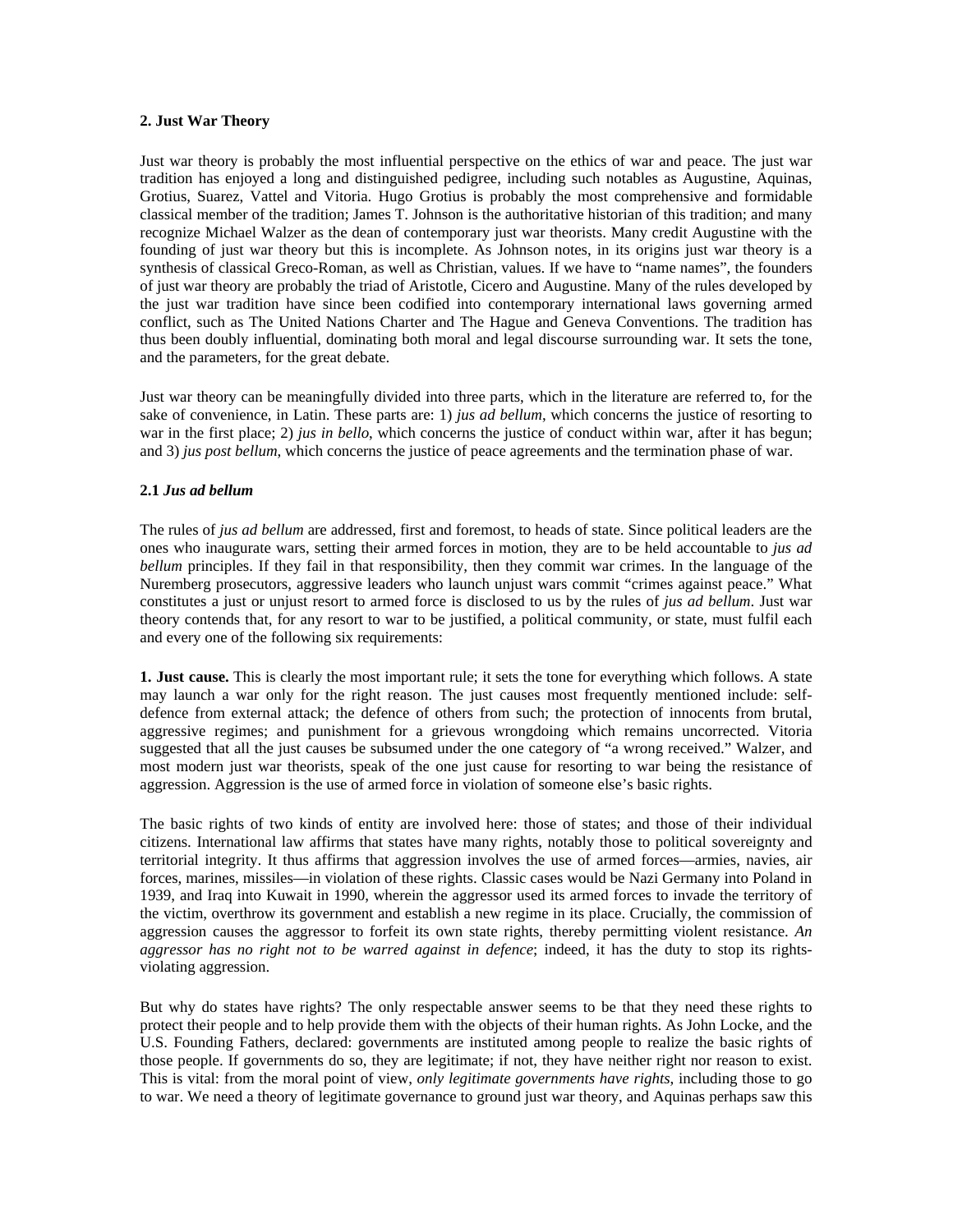more clearly than any classical member of the tradition. This connection to legitimacy is consistent with the perspective on war offered so far: war, at its heart, is a violent clash over how a territory and its people are to be governed.

Based on international law (see Roth), it seems like there are three basic criteria for a legitimate government. If these conditions are met, the state in question has rights to govern and to be left in peace. They are as follows. First, the state is recognized as legitimate by its own people and by the international community. There is an uncoerced general peace and order within that society, and the state is not shunned as a pariah by the rest of the world. Second, the state avoids violating the rights of other legitimate states. In particular, legitimate governments don't commit aggression against other societies. Finally, legitimate states make every reasonable effort to satisfy the human rights of their own citizens, notably those to life, liberty and subsistence. States failing any of these criteria have no right to govern or to go to war. We can speak of states satisfying these criteria as legitimate, or "minimally just," political communities.

Why do we need to talk about these rights? First, to give state rights moral legitimacy and to avoid fetishizing state rights for their own sake. Second, to describe what is wrong about aggression and why it justifies war in response. Aggression is so serious because it involves the infliction of physical force in violation of the most elemental entitlements people and their communities have: to survive; to be physically secure; to have enough resources to subsist at all; to live in peace; and to choose for themselves their own lives and societies. *Aggression thus attacks the very spine of human civilization itself*. This is what makes it permissible to resist with means as severe as war, provided the other *jus ad bellum* criteria are also met. Third, talk of legitimacy is essential for explaining justice in a civil war, wherein there isn't classical, crossborder aggression between competing countries but, rather, a vicious fight over the one state between rival communities within a formerly united society. The key to discerning morality in such cases revolves around the idea of legitimacy: which, if any, side has minimal justice? Which side is defending—or is seeking to establish—a legitimate political structure in our three-fold sense? That's the side which it is permissible to: a) be part of; or b) if you're an outsider, to support.

How does this conception of just cause impact on the issue of armed humanitarian intervention? This is when a state does not commit cross-border aggression but, for whatever reason, turns savagely against its own people, deploying armed force in a series of massacres against large numbers of its own citizens. Such events happened in Cambodia and Uganda in the 1970s, Rwanda in 1994, Serbia/Kosovo in 1998-9 and in Sudan/Darfur from 2004 to the present. Our definitions allow us to say it's permissible to intervene on behalf of the victims, and to attack with defensive force the rogue regime meting out such death and destruction. Why? There's no logical requirement that aggression can *only* be committed across borders. Aggression is the use of armed force in violation of someone else's basic rights. That "someone else" might be: a) another person (violent crime); b) another state (international or "external" aggression); or c) many other people within one's own community (domestic or "internal" aggression). The commission of aggression, in any of these forms, causes the aggressor to forfeit its rights. The aggressor has no right not to be resisted with defensive force; indeed, the aggressor has the duty to stop and submit itself to punishment. If the aggressor doesn't stop, it is entirely permissible for its victims to resort to force to protect themselves—and for anyone else to do likewise in aid of the victims. Usually, in humanitarian intervention, armed aid from the international community is essential for an effective resistance against the aggression, since domestic populations are at a huge disadvantage, and are massively vulnerable, to the violence of their own state.

Terrorists can commit aggression too. There's nothing to the concept which excludes this: they, too, can deploy armed force in violation of someone else's basic rights. When they do so, they forfeit any right not to suffer the consequences of receiving defensive force in response. Indeed, terrorists almost always commit aggression when they act, since terrorism is precisely the use of random violence—especially killing force—against civilians, with the intent of spreading fear throughout a population, hoping this fear will advance a political objective. On  $9/11$ , the al-Qaeda terrorist group clearly used armed force, both to gain control of the planes and then again when using the planes as missiles against the targets in The Pentagon and The World Trade Center. This use of armed force was in violation of America's state rights to political sovereignty and territorial integrity, and to all those people's human rights to life and liberty.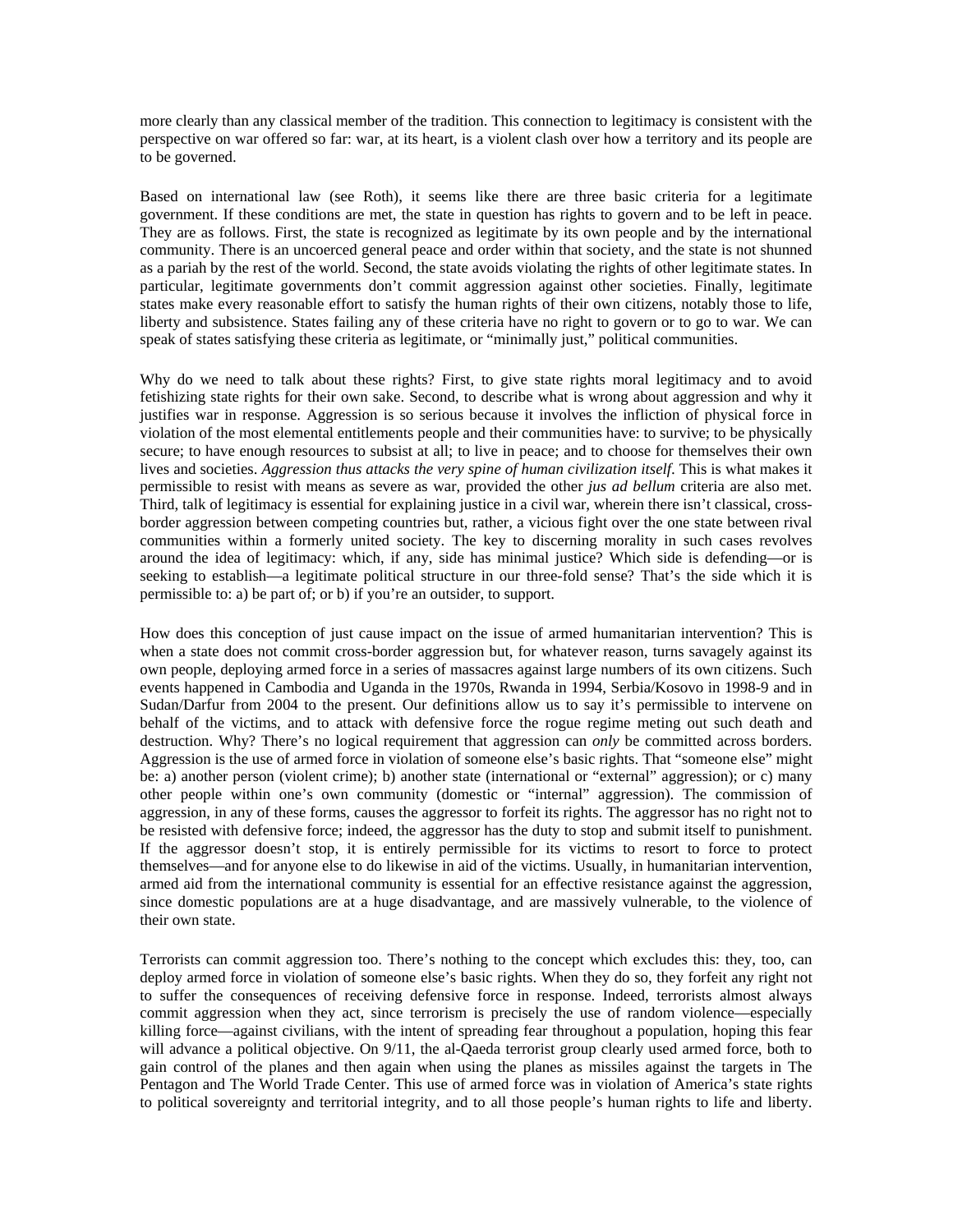The terrorist strikes on 9/11 were aggression—defiantly so, deliberately modelled after Pearl Harbor. As such, they justified the responding attack on the Taliban regime in Afghanistan. The Taliban had sponsored and enabled al-Qaeda's attack, by providing resources, personnel and a safe haven to the terrorist group.

An important issue in just cause is whether, to be justified in going to war, one must wait for the aggression *actually to happen*, or whether in some instances it is permissible to launch a pre-emptive strike against *anticipated* aggression. The tradition is severely split on this issue. Vitoria said you must wait, since it would be absurd to "punish someone for an offense they have yet to commit." Others, like Walzer, strive to define the exceptional criteria, stressing: the seriousness of the anticipated aggression; the kind and quality of evidence required; the speed with which one must decide; and the issue of fairness and the duty to protect one's people. If one knows a terrible attack is coming soon, one owes it to one's people to shift from defense to offense. The best defense, as they say, is a good offense. Why let the aggressor have the upper hand of the first strike? But *that's the very issue*: can you attack first and not, thereby, yourself become the aggressor? Can *striking first* still be considered an act of *defence* from aggression? International law, for its part, sweepingly forbids pre-emptive strikes unless they are clearly authorized in advance by the UN Security Council. These issues, of course, were highlighted in the run-up to the 2003 U.S.-led preemptive strike on Iraq. The U.S. still maintains, in its National Security Strategy, the right to strike first as part of its war on terror. Many other countries find this extremely controversial.

**2. Right intention.** A state must intend to fight the war only for the sake of its just cause. Having the right reason for launching a war is not enough: the actual motivation behind the resort to war must also be morally appropriate. Ulterior motives, such as a power or land grab, or irrational motives, such as revenge or ethnic hatred, are ruled out. The only right intention allowed is to see the just cause for resorting to war secured and consolidated. If another intention crowds in, moral corruption sets in. International law does not include this rule, probably because of the evidentiary difficulties involved in determining a state's intent.

**3. Proper authority and public declaration.** A state may go to war only if the decision has been made by the appropriate authorities, according to the proper process, and made public, notably to its own citizens and to the enemy state(s). The "appropriate authority" is usually specified in that country's constitution. States failing the requirements of minimal justice lack the legitimacy to go to war.

**4. Last Resort.** A state may resort to war only if it has exhausted all plausible, peaceful alternatives to resolving the conflict in question, in particular diplomatic negotiation. One wants to make sure something as momentous and serious as war is declared only when it seems the last practical and reasonable shot at effectively resisting aggression.

**5. Probability of Success.** A state may not resort to war if it can foresee that doing so will have no measurable impact on the situation. The aim here is to block mass violence which is going to be futile. International law does not include this requirement, as it is seen as biased against small, weaker states.

**6. Proportionality.** A state must, prior to initiating a war, weigh the *universal* goods expected to result from it, such as securing the just cause, against the *universal* evils expected to result, notably casualties. Only if the benefits are proportional to, or "worth", the costs may the war action proceed. (The universal must be stressed, since often in war states only tally *their own* expected benefits and costs, radically discounting those accruing to the enemy and to any innocent third parties.)

Just war theory insists *all six* criteria must each be fulfilled for a particular declaration of war to be justified: it's all or no justification, so to speak. Just war theory is thus quite demanding, as of course it should be, given the gravity of its subject matter. It is important to note that the first three of these six rules are what we might call deontological requirements, otherwise known as duty-based requirements or firstprinciple requirements. For a war to be just, some core duty must be violated: in this case, the duty not to commit aggression. A war in punishment of this violated duty must itself respect further duties: it must be appropriately motivated, and must be publicly declared by (only) the proper authority for doing so. The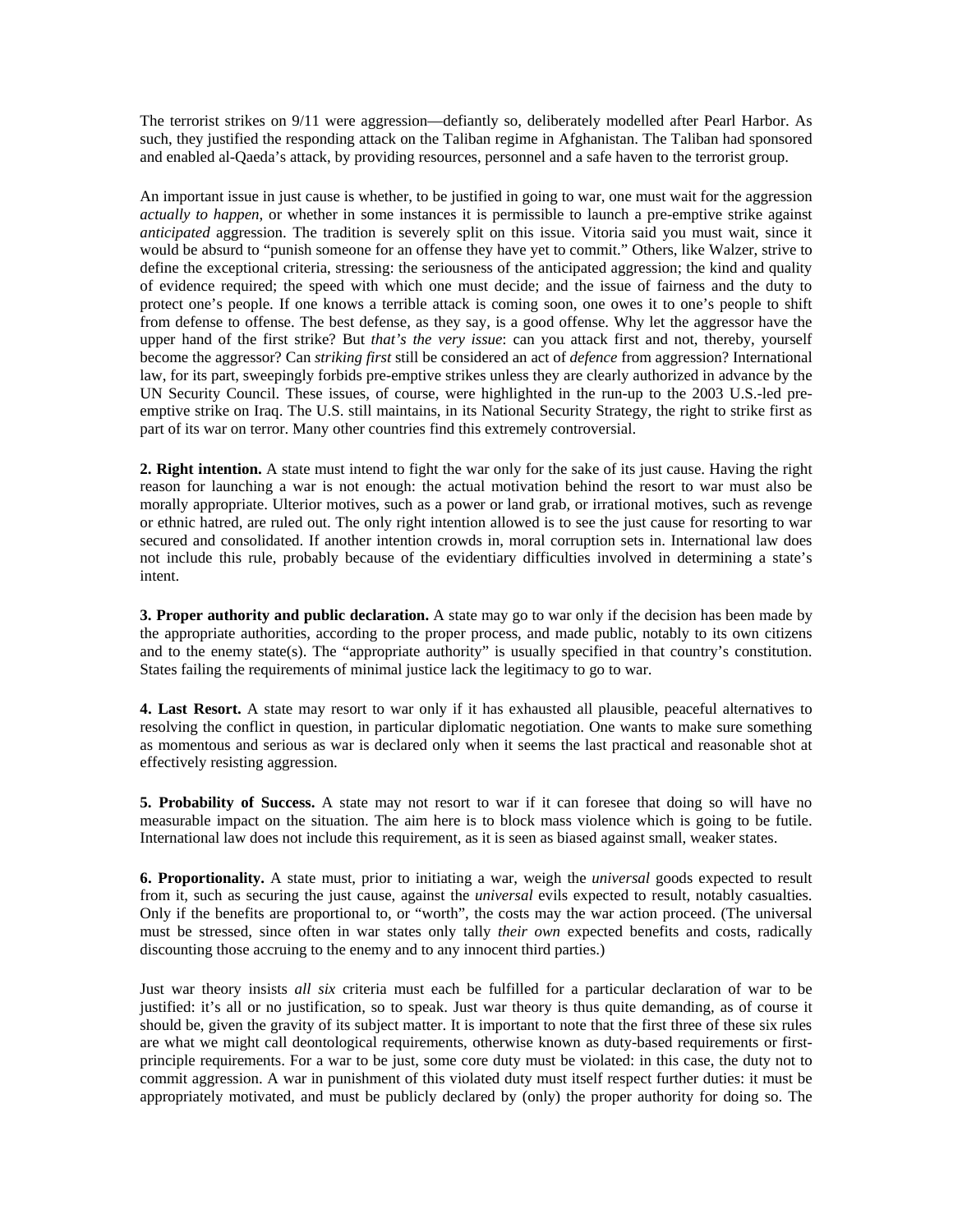next three requirements are consequentialist: given that these first principle requirements have been met, we must also consider the expected consequences of launching a war. Thus, just war theory attempts to provide a common sensical combination of both deontology and consequentialism as applied to the issue of war.

## **2.2** *Jus in bello*

*Jus in bello* refers to justice in war, to right conduct in the midst of battle. Responsibility for state adherence to *jus in bello* norms falls primarily on the shoulders of those military commanders, officers and soldiers who formulate and execute the war policy of a particular state. They are to be held responsible for any breach of the principles which follow below. Such accountability may involve being put on trial for war crimes, whether by one's own national military justice system or perhaps by the newly-formed International Criminal Court (created by the 1998 Treaty of Rome).

We need to distinguish between external and internal *jus in bello*. External, or traditional, *jus in bello* concerns the rules a state should observe regarding the enemy and its armed forces. Internal *jus in bello* concerns the rules a state must follow in connection with its own people as it fights war against an external enemy.

There are several rules of external *jus in bello*:

**1. Obey all international laws on weapons prohibition.** Chemical and biological weapons, in particular, are forbidden by many treaties. Nuclear weapons aren't so clearly prohibited but it seems fair to say a huge taboo attaches to such weapons and any use of them would be greeted with incredible hostility by the international community.

**2. Discrimination and Non-Combatant Immunity**. Soldiers are only entitled to use their (non-prohibited) weapons to target those who are, in Walzer's words, "engaged in harm." Thus, when they take aim, soldiers must discriminate between the civilian population, which is morally immune from direct and intentional attack, and those legitimate military, political and industrial targets involved in rights-violating harm. While some *collateral* civilian casualties are excusable, it is wrong to take deliberate aim at civilian targets. An example would be saturation bombing of residential areas. (It is worth noting that almost all wars since 1900 have featured larger civilian, than military, casualties. Perhaps this is one reason why this rule is the most frequently and stridently codified rule in all the laws of armed conflict, as international law seeks to protect unarmed civilians as best it can.)

**3. Proportionality.** Soldiers may only use force proportional to the end they seek. They must restrain their force to that amount appropriate to achieving their aim or target. Weapons of mass destruction, for example, are usually seen as being out of proportion to legitimate military ends.

**4. Benevolent quarantine for prisoners of war (POWs).** If enemy soldiers surrender and become captives, they cease being lethal threats to basic rights. They are no longer "engaged in harm." Thus it is wrong to target them with death, starvation, rape, torture, medical experimentation, and so on. They are to be provided, as The Geneva Conventions spell out, with benevolent—not malevolent—quarantine away from battle zones and until the war ends, when they should be exchanged for one's own POWs. Do terrorists deserve such protection, too? Great controversy surrounds the detainment and aggressive questioning of terrorist suspects held by the U.S. at jails in Cuba, Iraq and Pakistan in the name of the war on terror.

**5. No Means** *Mala in Se***.** Soldiers may not use weapons or methods which are "evil in themselves." These include: mass rape campaigns; genocide or ethnic cleansing; using poison or treachery (like disguising soldiers to look like the Red Cross); forcing captured soldiers to fight against their own side; and using weapons whose effects cannot be controlled, like biological agents.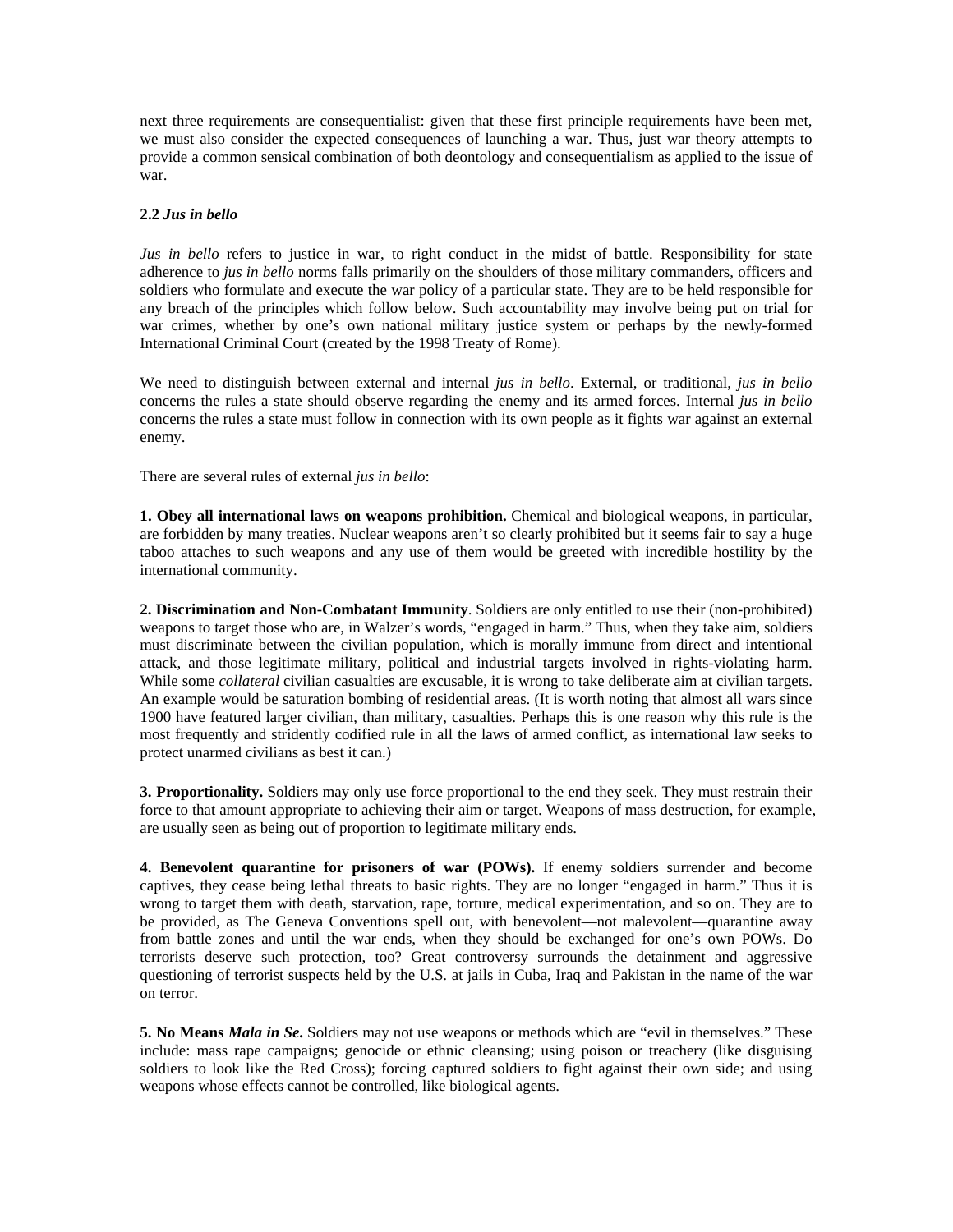**6. No reprisals.** A reprisal is when country A violates *jus in bello* in war with country B. Country B then retaliates with its own violation of *jus in bello*, seeking to chasten A into obeying the rules. There are strong moral and evidentiary reasons to believe that reprisals don't work, and they instead serve to escalate death and make the destruction of war increasingly indiscriminate. Winning well is the best revenge.

Internal *jus in bello* essentially boils down to the need for a state, even though it's involved in a war, nevertheless *to still respect the human rights of its own citizens as best it can during the crisis*. The following issues arise: is it just to impose conscription, or press censorship? Can one curtail traditional civil liberties, and due process protections, for perceived gains in national security? Should elections be cancelled or postponed? May soldiers disobey orders, e.g. refuse to fight in wars they believe unjust? A comprehensive theory of wartime justice must include consideration of them, and not merely focus on what one may do to the enemy. For some of the worst atrocities in wartime have occurred *within, and not between*, national borders. Some states, historically, have used the cloak of war with foreign powers to engage in massive internal human rights violations, usually against some disfavoured group. Other states, which are otherwise decent, panic amidst the wartime situation and impose emergency legislation which turns out to have been complete overkill, and which they later regret and view as the product of fear rather than reason.

## **2.3** *Jus post bellum*

*Jus post bellum* refers to justice during the third and final stage of war: that of war termination. It seeks to regulate the ending of wars, and to ease the transition from war back to peace. There is little international law here—save occupation law and perhaps the human rights treaties—and so we must turn to the moral resources of just war theory. But even here the theory has not dealt with *jus post bellum* to the degree it should. There is a newness, unsettledness and controversy attaching to this important topic. To focus our thoughts, consider the following proposed principles for *jus post bellum*:

**1. Proportionality and Publicity.** The peace settlement should be measured and reasonable, as well as publicly proclaimed. To make a settlement serve as an instrument of revenge is to make a volatile bed one may be forced to sleep in later. In general, this rules out insistence on unconditional surrender.

**2. Rights Vindication.** The settlement should secure those basic rights whose violation triggered the justified war. The relevant rights include human rights to life and liberty and community entitlements to territory and sovereignty. This is the main substantive goal of any decent settlement, ensuring that the war will actually have an improving affect. Respect for rights, after all, is a foundation of civilization, whether national or international. Vindicating rights, not vindictive revenge, is the order of the day.

**3. Discrimination**. Distinction needs to be made between the leaders, the soldiers, and the civilians in the defeated country one is negotiating with. Civilians are entitled to reasonable immunity from punitive postwar measures. This rules out sweeping socio-economic sanctions as part of post-war punishment.

**4. Punishment #1.** When the defeated country has been a blatant, rights-violating aggressor, proportionate punishment must be meted out. The leaders of the regime, in particular, should face fair and public international trials for war crimes.

**5. Punishment #2.** Soldiers also commit war crimes. Justice after war requires that such soldiers, *from all sides to the conflict*, likewise be held accountable to investigation and possible trial.

**6. Compensation**. Financial restitution may be mandated, subject to both proportionality and discrimination. A post-war poll tax on civilians is generally impermissible, and there needs to be enough resources left so that the defeated country can begin its own reconstruction. To beggar thy neighbor is to pick future fights.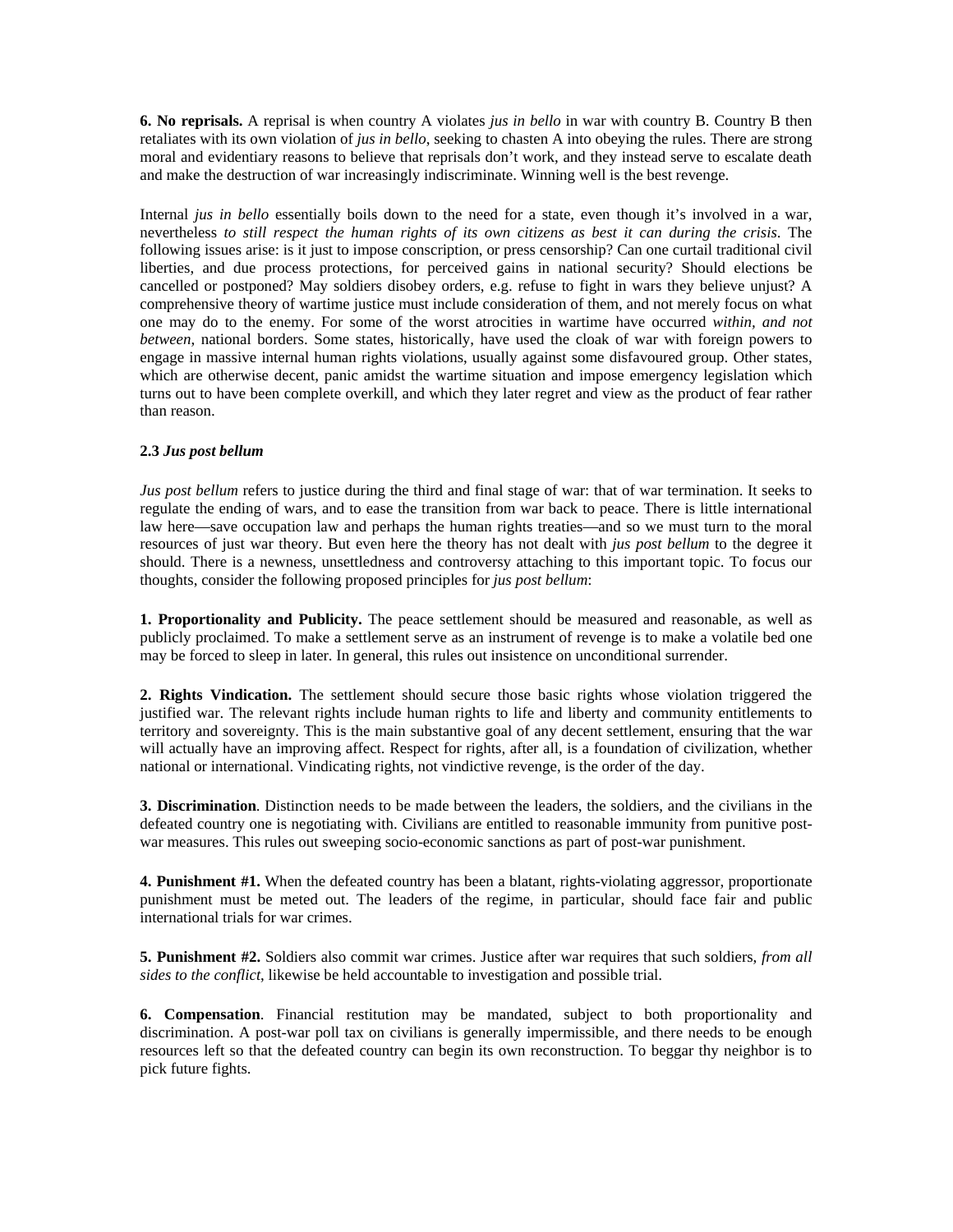**7. Rehabilitation.** The post-war environment provides a promising opportunity to reform decrepit institutions in an aggressor regime. Such reforms are permissible but they must be proportional to the degree of depravity in the regime. They may involve: demilitarization and disarmament; police and judicial re-training; human rights education; and even deep structural transformation towards a minimally just society governed by a legitimate regime. This is, obviously, the most controversial aspect of *jus post bellum*.

The terms of a just peace should satisfy all these requirements. There needs, in short, to be an *ethical* "exit strategy" from war, and it deserves at least as much thought and effort as the purely military exit strategy so much on the minds of policy planners and commanding officers.

Any serious defection, by any participant, from these principles of just war settlement should be seen as a violation of the rules of just war termination, and so should be punished. At the least, violation of such principles mandates a new round of diplomatic negotiations—even binding international arbitration between the relevant parties to the dispute. At the very most, such violation may give the aggrieved party a just cause—*but no more than a just cause*—for resuming hostilities. Full recourse to the resumption of hostilities may be made *only if* all the other traditional criteria of *jus ad bellum*—proportionality, last resort, etc.—are satisfied in addition to just cause.

Perhaps a few additional thoughts on coercive regime change should here be added, in light of controversial recent events, especially in Afghanistan and Iraq. Can coercive regime change ever be justified, or is it essentially an act of imperialism? In my view, forcible post-war regime change *can be permissible provided*: 1) the war itself was just and conducted properly; 2) the target regime was illegitimate, thus forfeiting its state rights; 3) the goal of the reconstruction is a minimally just regime; and 4) respect for *jus in bello* and human rights is integral to the transformation process itself. The permission is then granted because the transformation: 1) violates neither state nor human rights; 2) its expected consequences are very desirable, namely, satisfied human rights for the local population and increased international peace and security for everyone; and 3) the post-war moment is especially promising regarding the possibilities for reform. And the transformation will be successful when there's: 1) a stable new regime; 2) run entirely by locals; which is 3) minimally just. There is extensive historical evidence that this kind of success probably takes from 8 to 12 years to achieve (essentially, a decade). Note that successful, rights-respecting coercive regime change *can* be done, contrary to some pessimistic views; it was actually done in Germany and Japan from 1945-55, and so it is neither conceptually nor empirically impossible. It's very difficult, to be sure—and, in some cases, it's not a wise thing to do—but it's not literally impossible.

A review of the literature suggests something of a 10-point recipe for transforming a defeated aggressive regime into one which is minimally just:

- Adhere diligently to the laws of war during the regime take-down and occupation.
- Purge much of the old regime, and prosecute its war criminals.
- Disarm and demilitarize the society.
- Provide effective military and police security for the whole country.
- Work with a cross-section of locals on a new, rights-respecting constitution which features checks and balances.
- Allow other, non-state associations, or "civil society", to flourish.
- Forego compensation and sanctions in favour of investing in and re-building the economy.
- If necessary, re-vamp educational curricula to purge past poisonous propaganda and cement new and better values.
- Ensure, in a timely fashion, that the benefits of the new order will be: 1) concrete; and 2) widely, and not narrowly, distributed. The bulk of the population must feel their lives after the regime change are clearly better than their former lives for the change to be sustainable.
- Follow an orderly, not-too-hasty exit strategy when the new regime can stand on its own two feet. Again, this will probably take a decade of intensive effort.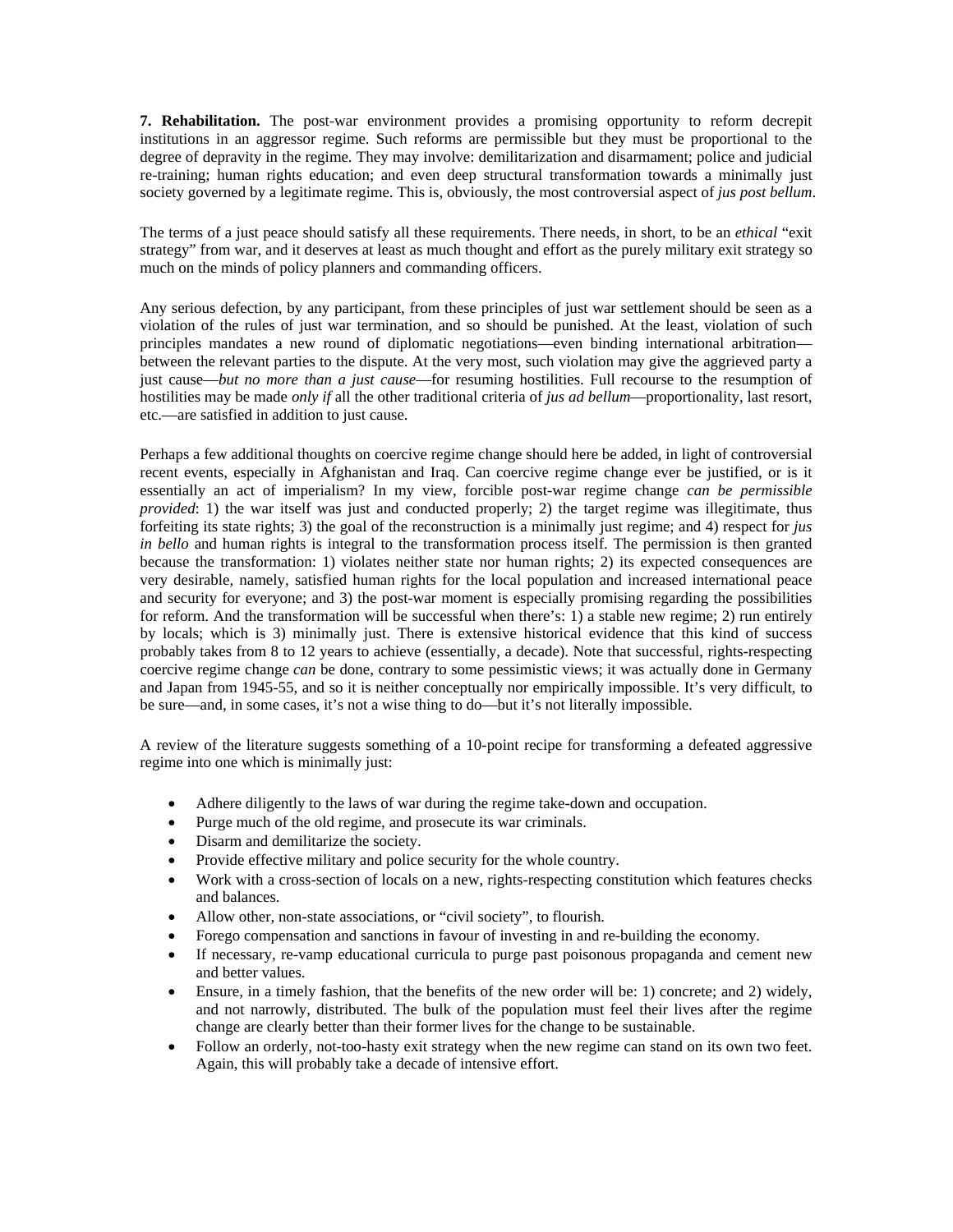To summarize this whole section, just war theory offers rules to guide decision-makers on the appropriateness of their conduct during the resort to war, conduct during war and the termination phase of the conflict. Its over-all aim is to try and ensure that wars are begun only for a very narrow set of truly defensible reasons, that when wars break out they are fought in a responsibly controlled and targeted manner, and that the parties to the dispute bring their war to an end in a speedy and responsible fashion that respects the requirements of justice.

#### **3. Realism**

Realism is most influential amongst political scientists, as well as scholars and practitioners of international relations. While realism is a complex and often sophisticated doctrine, its core propositions express a strong suspicion about applying moral concepts, like justice, to the conduct of international affairs. Realists believe that moral concepts should be employed neither as descriptions of, nor as prescriptions for, state behaviour on the international plane. Realists emphasize power and security issues, the need for a state to maximize its expected self-interest and, above all, their view of the international arena as a kind of anarchy, in which the will to power enjoys primacy.

Referring specifically to war, realists believe that it is an inevitable part of an anarchical world system; that it ought to be resorted to only if it makes sense in terms of national self-interest; and that, once war has begun, a state ought to do whatever it can to win. In other words, "all's fair in love and war." During the grim circumstances of war, "anything goes." So if adhering to the rules of just war theory, or international law, hinders a state during wartime, it should disregard them and stick steadfastly to its fundamental interests in power, security and economic growth. Prominent classical realists include Thucydides, Machiavelli and Hobbes. Modern realists include Hans Morgenthau, George Kennan, Reinhold Niebuhr and Henry Kissinger, as well as so-called neo-realists, such as Kenneth Waltz.

It is important to distinguish between descriptive and prescriptive realism. Descriptive realism is the claim that states, *as a matter of fact*, either do not (for reasons of motivation) or cannot (for reasons of competitive struggle) behave morally, and thus moral discourse surrounding interstate conflict is empty, the product of a category mistake. States are simply not animated in terms of morality and justice: it's all about power, security and national interest for them. States are not like "big persons": they are creations of an utterly different kind, and we cannot expect them to live by the same rules and principles we require of individual persons, especially those in peaceful, developed societies. Morality is a luxury states can't afford, for they inhabit a violent international arena, and they've got to be able to get in that game and win, if they are to serve and protect their citizens in an effective way over time. Morality is simply not on the radar screen for states, given their defensive function and the brutal environment in which they subsist.

Walzer offers arguments against this kind of realism, contending that states are in fact responsive to moral concerns, even when they fail to live up to them. States, because they are the creation of individual persons, want to act morally and justly: it could not be otherwise. Walzer goes so far as to say that any state which was motivated by nothing more than the struggle to survive and win power *could not over time sustain the support from its own population*, which demands a deeper sense of community and justice. He also argues that all the pretence regarding "the necessity" of state conduct in terms of pursuing power is exaggerated and rhetorical, ignoring the clear reality of foreign policy *choice* enjoyed by states in the global arena. States are not frequently forced into some kind of dramatic, do-or-die struggle: the choice to go to war is a deliberate one, freely entered into and often hotly debated and agonized over before the decision is made. And this is leaving unspoken the argument regarding the defiant, Machiavellian amorality behind certain kinds of realism, and the moral calibre of the actions it might recommend on this basis. For example, if it's all about power and winning in the competitive struggle, does that make it alright to unleash weapons of mass destruction? Or to launch a mass rape campaign? Commit genocide and just get rid of those bastards? Just war theory suggests not, and just war theorists like Walzer want to claim that the rest of us agree.

Prescriptive realism, though, need not be rooted in any form of descriptive realism. Prescriptive realism is the claim that a state ought (prudential "ought") to behave amorally in the international arena. A state should, for prudence's sake, adhere to an amoral policy of smart self-regard in international affairs. A smart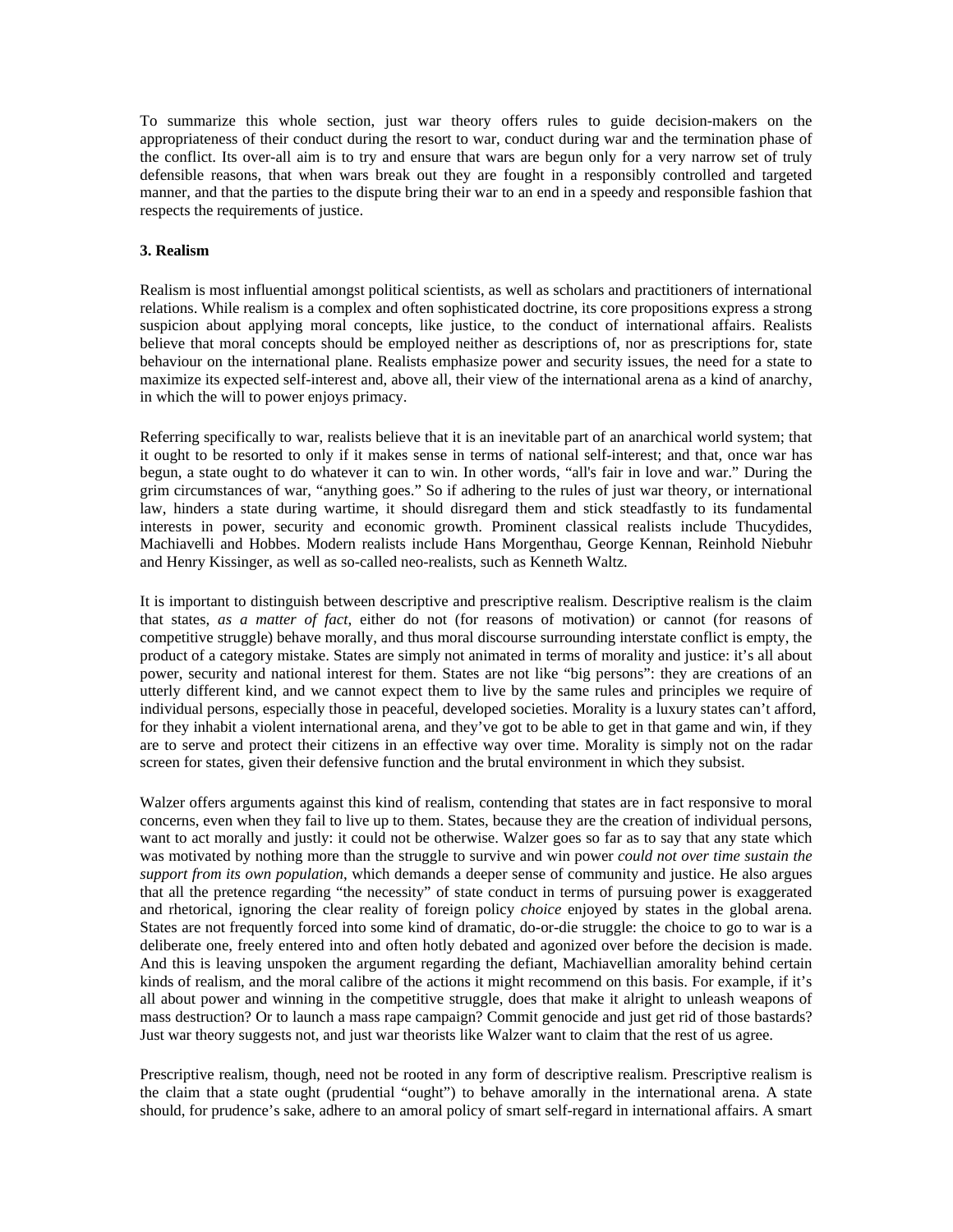state will leave its morality at home when considering what to do on the international stage. Why? Because if it's too moral, it will be exploited by other states more ruthless. Nice guys finish last. Or, a moralized and moralizing state will offend other communities, whose communities sport different values. Better to stick to the sober calculus of national interests and leave ethics out of it.

It's important to note that a prescriptive realist might, in the end, actually endorse rules for the regulation of warfare, much like those offered by just war theory. These rules include: "Wars should only be fought in response to aggression"; and "During war, non-combatants should not be directly targeted with lethal violence." Of course, *the reason why* a prescriptive realist might endorse such rules would be very different from the reasons offered by the just war theorist: the latter would talk about abiding moral values whereas the former would refer to useful rules which help establish expectations of behaviour, solve coordination problems and to which prudent bargainers would consent. Just war rules, the prescriptive realist might claim, do not have independent moral purchase on the attention of states. These rules are what Douglas Lackey calls "salient equilibria", stable conventions limiting war's destructiveness which all prudent states can agree on, assuming general compliance. There might even be some room for overlap between this kind of realism and just war theory.

# **4. Pacifism**

It seems best to rely on Jenny Teichman's definition of pacifism as "anti-war-ism." Literally and straightforwardly, a pacifist rejects war in favour of peace. It is not violence in all its forms that the most challenging kind of pacifist objects to; rather, it is the specific kind and degree of violence that war involves which the pacifist objects to. A pacifist objects to killing (not just violence) in general and, in particular, she objects to the mass killing, for political reasons, which is part and parcel of the wartime experience. So, a pacifist rejects war; she believes that there are no moral grounds which can justify resorting to war. War, for the pacifist, is always wrong.

Mention should straight away be made of a very popular just war criticism of pacifism which will not be used here. This criticism is that pacifism amounts to an indefensible "clean hands policy." The pacifist, it is said, refuses to take the brutal measures necessary for the defense of himself and his country, for the sake of maintaining his own inner moral purity. It is contended that the pacifist is thus a kind of free-rider, gathering all the benefits of citizenship while not sharing all its burdens. Another inference drawn is that the pacifist himself constitutes a kind of internal threat to the over-all security of his state.

This "clean hands" argument is easily, and frequently, over-stated. It is important to note that, to the extent to which any moral stance will commend a certain set of actions or intentions deemed morally worthy, and condemn others as being reprehensible, the "clean hands" criticism is so malleable as to apply to nearly any substantive doctrine. Every moral and political theory stipulates that one ought to do what it deems good or just and to avoid what it deems bad or unjust. So this popular just war criticism of pacifism is not strong. The very idea of a selfish pacifist simply does not ring true: many pacifists have, historically, paid a very high price for their pacifism during wartime (through severe ostracism and even jail time) and their pacifism seems less rooted in regard for inner moral purity than it is in regard for constructing a less violent and more humane world order. So, this argument against pacifism fails; but what of others?

Walzer contends that pacifism's idealism is excessively optimistic. In other words, pacifism lacks realism. More precisely, the nonviolent world imagined by the pacifist is not actually attainable, at least for the foreseeable future. Since "ought implies can", the set of "oughts" we are committed to must express a moral outlook on war less utopian in nature. While we are committed to morality in wartime, we are forced to concede that, sometimes in the real world, resorting to war can be morally justified. It's hard to see, e.g., how anything but war could've defeated the Nazis.

Another objection to pacifism is that, by failing to resist international aggression with effective means, it ends up rewarding aggression and failing to protect people who need it. Pacifists reply to this argument by contending that we do not need to resort to war in order to protect people and punish aggression effectively.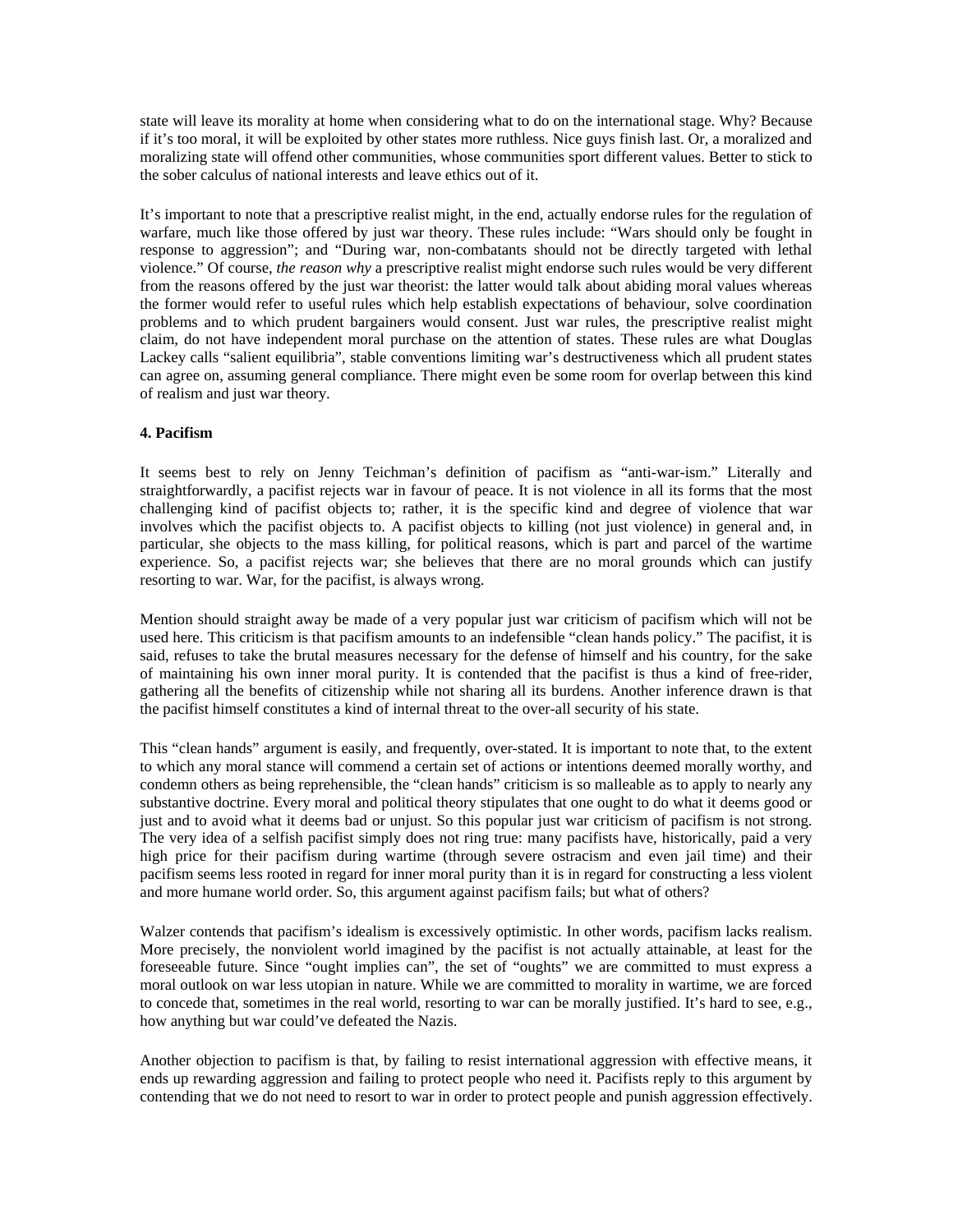In the event of an armed invasion by an aggressor state, an organized and committed campaign of nonviolent civil disobedience—perhaps combined with international diplomatic and economic sanctions would be just as effective as war in expelling the aggressor, with much less destruction of lives and property. After all, the pacifist might say, no invader could possibly maintain its grip on the conquered nation in light of such systematic isolation, non-cooperation and non-violent resistance. How could it work the factories, harvest the fields, or run the stores, when everyone would be striking? How could it maintain the will to keep the country in the face of crippling economic sanctions and diplomatic censure from the international community? And so on.

Though one cannot exactly disprove this pacifist proposition—since it is a counter-factual thesis—there are powerful reasons to agree with John Rawls that such is "an unworldly view" to hold. For, as Walzer points out, the effectiveness of this campaign of civil disobedience relies on the scruples of the invading aggressor. But what if the aggressor is utterly brutal, remorseless? What if, faced with civil disobedience, the invader "cleanses" the area of the native population, and then imports its own people from back home? What if, faced with economic sanctions and diplomatic censure from a neighbouring country, the invader decides to invade it, too? We have some indication from history, particularly that of Nazi Germany, that such pitiless tactics are effective at breaking the will to resist of even very principled people. The defence of our lives and rights may well, against such invaders, require the use of political violence. Under such conditions, Walzer says, adherence to pacifism might even amount to "a disguised form of surrender."

Pacifists respond to this accusation of "unworldliness" by citing what they believe are real world examples of effective non-violent resistance to aggression. Examples mentioned include Mahatma Ghandi's campaign to drive the British Imperial regime out of India in the late 1940s and Martin Luther King Jr.'s civil rights crusade in the 1960s on behalf of African-Americans. Walzer replies curtly that there is no evidence that non-violent resistance has ever, of itself, succeeded. This may be rash on his part, though it is clear that Britain's own exhaustion after WWII, for example, had much to do with the evaporation of its Empire. Walzer's main counter-argument against these pacifist counter-examples is that *they only illustrate his main point*: that effective non-violent resistance depends upon the scruples of those it is aimed against. It was only because the British and the Americans had some scruples, and were moved by the determined idealism of the non-violent protesters, that they acquiesced to their demands. But aggressors will not always be so moved. A tyrant like Hitler, for example, might interpret non-violent resistance as weakness, deserving contemptuous crushing. "Non-violent defense", Walzer suggests, "is no defense at all against tyrants or conquerors ready to adopt such measures."

As sensible as Walzer's remarks might seem, they remain quite narrow, by no means constituting an allthings-considered refutation of pacifism. Generally, there are two kinds of modern secular pacifism to consider: (1) a more consequentialist form of pacifism (or CP), which maintains that the benefits accruing from war can never outweigh the costs of fighting it; and (2) a more deontological form of pacifism (or DP), which contends that the very activity of war is intrinsically wrong, since it violates foremost duties of justice, such as not killing human beings. Most common amongst contemporary secular pacifists, such as Robert Holmes, is a doctrine which attempts to combine both CP and DP. (No discussion will be made here as to religious forms of pacifism. While they have been very influential historically, especially their Christian variants, as theoretical propositions I believe they rest on core premises which are too contentious and exclusionary. But the Christian pacifist literature is a very rich source of information for those interested.)

What arguments might a just war theorist employ to overcome CP and DP? A just war theorist might, for starters, focus on the relationship in CP between consequentialism and the denial of killing. Pacifism in either form places overriding value on respecting human life, notably through its injunction against killing. But this value seems to rest uneasily with consequentialism, for there is nothing inherent to consequentialism which bans killing as such. There is no absolute rule, or side-constraint, that one ought never to kill another person, or that nations ought never to deploy lethal armed force in war. With consequentialism, it's always a matter of considering the latest costs and benefits, of choosing the best option amongst feasible alternatives. Consequentialism therefore leaves conceptual space open to the claim that under these conditions, at this time and place, and given these alternatives, killing and/or war appears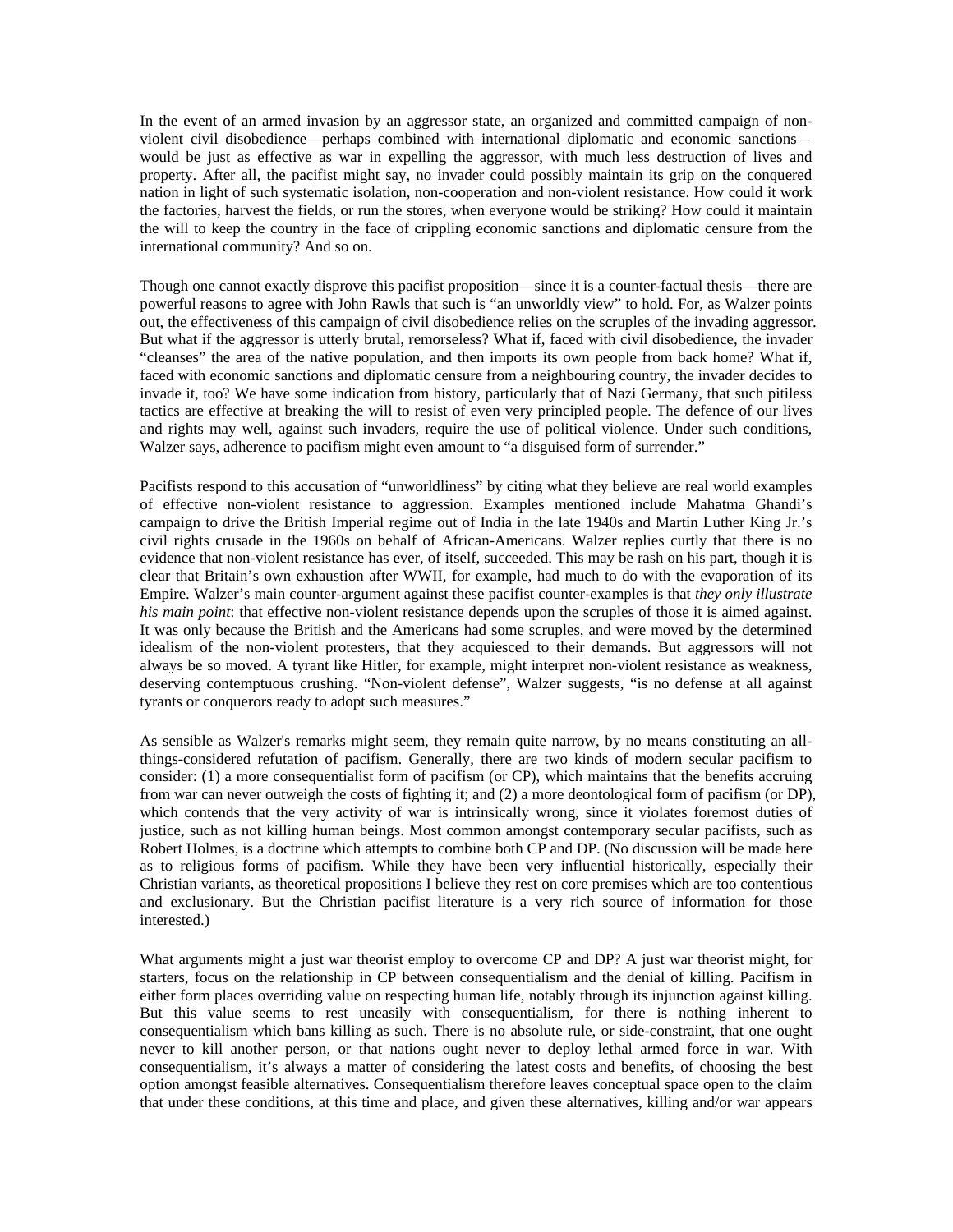permissible. After all, what if killing *x* people (say, soldiers in an aggressive army) appears the best option if we are to save the lives of  $x + n$  people (say, fellow citizens who would perish under the brutal heel of an unchecked aggressor)? It is at least conceivable that a quick and decisive resort to war could prevent even greater killing and devastation in the future. Historians speculate, e.g., that an earlier confrontation with Hitler would've prevented World War II from ending up being so widespread and destructive. These are two telling points: CP does not, of itself, ground the *categorical* rejection of killing and war which is the essence of pacifism; and CP is open to counter-examples which question whether consequentialism would reject killing and war at all under certain conditions. Consequentialism might even, in a particular case, go so far as to *recommend* war under certain conditions.

Casting doubt on DP is a complicated procedure. Only a sketch of plausible just war theory arguments can here be offered. The first question to ask is: which foremost duty does DP understand being violated by warfare? If the DP response is the duty not to kill another human being, then contention can be made that this is by no means uncontroversial. Consider the most obvious counter-example: aggressor *A* attacks *B* for no defensible reason, posing a serious threat to *B*'s life. Some would suggest, in good faith, that *B* is not duty-bound not to kill *A* if such seems necessary to stop *A*'s aggression. Indeed, they would argue that *B* may kill *A* in legitimate self-defence. The DP pacifist, however, might reply that extending *B* moral permission to kill *A*, even in self-defence, violates the human rights of *A*. He might contend that just war theory merely compounds the wrongness of the situation by paradoxically permitting lethal force to stop lethal force. There's a clever phrase nowadays: an eye for an eye leaves us both blind.

One just war theory rejoinder to this DP contention is this: *B* does no wrong whatsoever—violates no human rights—by responding to *A*'s aggression with lethal force if required. Why does *B* do nothing wrong? First, it is *A* who is *responsible* for forcing *B* to choose between her own life and rights and those of *A*. We can hardly blame *B* for choosing her own. For if she does not choose her own, she loses an enormous amount, perhaps everything. And it is patently *unreasonable* to expect creatures like us to suffer catastrophic loss by default. Consider also the issue of *fairness*: if *B* is not allowed to use lethal force, if necessary, against *A* in the event of *A*'s aggression, then *B* loses everything while *A* loses nothing. Indeed, *A* gains whatever object he desired in violating or killing *B*. Such is an unfair reward of awful behaviour. Finally, *B*'s having rights at all provides her with an *implicit entitlement* to use those means necessary to secure her rights, including the use of force in the face of a serious physical threat. These powerful considerations of responsibility, reasonableness, fairness and implicit entitlement come together in support of the just war claims that: *B* may respond with needed lethal force to *A*'s initial aggression; *B* does no wrong in doing so; it would be wrong to prohibit *B*'s doing so; and that *A* bears all of the blame for the situation. It is *A* who should stop, not *B* who should succumb.

DP pacifists are not, at this point, out of options. Holmes, for example, suggests that the foremost duty of justice violated by war is not the duty not to kill aggressors, but rather the duty not to kill innocent, nonaggressive human beings. To be innocent here means to have done nothing which would justify being harmed or killed; in particular, it means not constituting a serious threat to the lives and rights of other people. It is this sense of innocence that just war theory invokes when it claims that civilians should not be directly attacked during wartime. Even if civilians support the war effort politically, or even in terms of their personal attitudes towards the war, they clearly do not pose serious threats to others. Only armed forces, and the political-industrial-technological complexes which guide them, constitute serious threats against which threatened communities may respond in kind. Civilian populations, just war theory surmises, are morally off-limits as targets. Holmes contends that this just war (and international law) rule of noncombatant immunity can never be satisfied. For all possible wars in this world—given the nature of military technology and tactics, the heat of battle, and the limits of human knowledge and self-discipline involve the killing of innocents, thus defined. We know this to be true from history and have no good reason for expecting otherwise in the future. But the killing of innocents, Holmes says, is always unjust. So no war can ever be fought justly, regardless of the nature of the goal sought after, such as national defence from an aggressor's attack. The very activities needed to fight wars are intrinsically corrupt, and cannot be redeemed by the supposed justice of the ends they are aimed at. How is a just war theorist to respond to this DP challenge?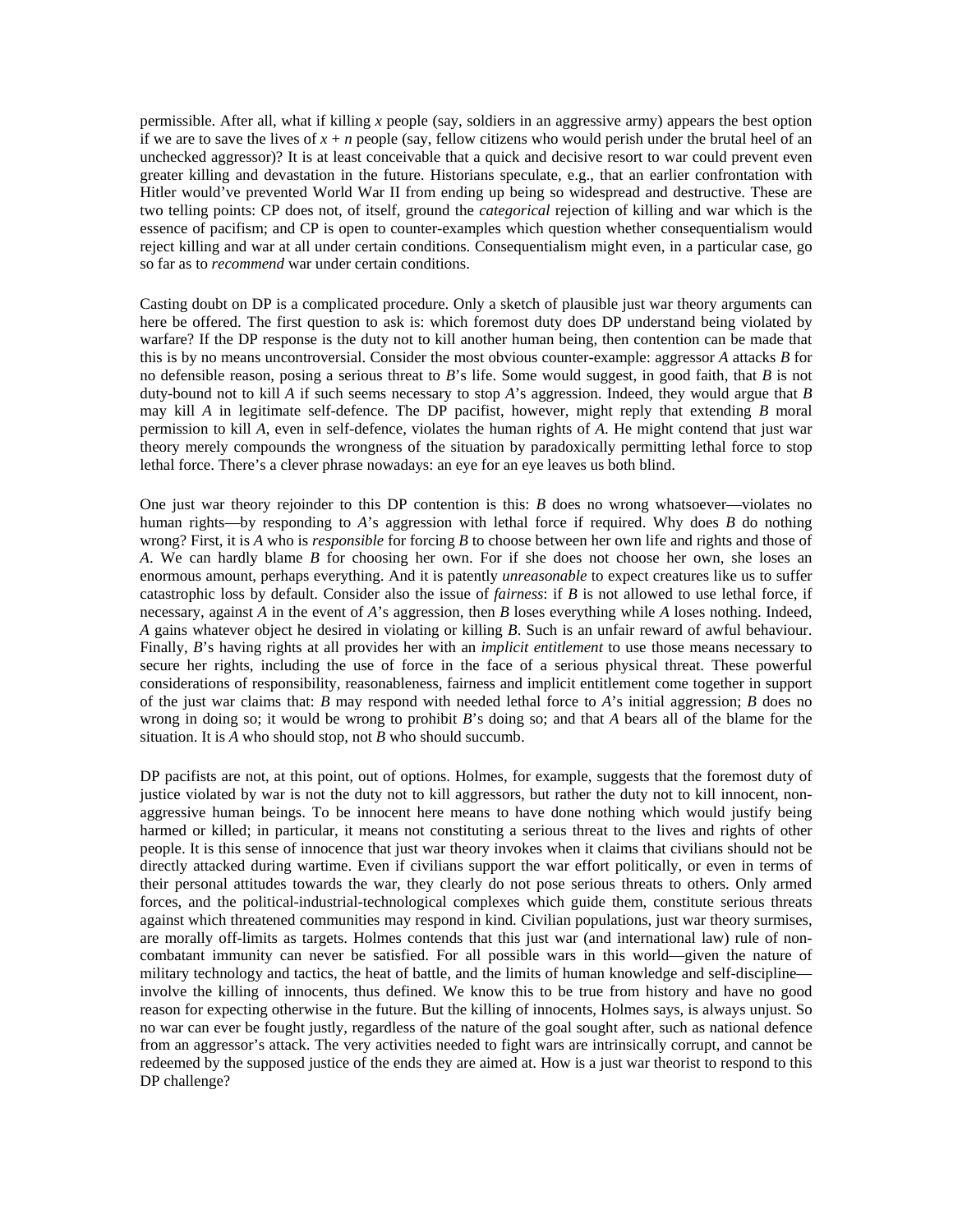Some respond by casting doubt on the concept of innocence in wartime. But a just war theorist subscribing to the rule of non-combatant immunity will neither want, nor logically be at liberty, to argue in this fashion. It is hard to see, for example, how infants could be anything other than innocent during a war, and as such entitled not to be made the object of direct and intentional attack. It is only those who, in Walzer's phrase, are "involved in harming us"—i.e. those who pose serious threats to our lives and rights—that we can justly target in a direct and intentional fashion during wartime.

The more appropriate just war response invokes, alongside Walzer, the doctrine of double effect (or DDE). The DDE, invented by Aquinas, is a complex idea. In spite of its apparent technicality, though, the DDE is closely related to our ordinary ways of thinking about moral life. The DDE assumes the following scenario: agent *X* is considering performing an action *T*, which *X* foresees will produce both good/moral/just effects *J* and bad/immoral/unjust effects *U*. The DDE permits *X* to perform *T* only if: 1) *T* is otherwise permissible; 2) *X* only intends *J* and not *U*; 3) *U* is not a means to *J*; and 4) the goodness of *J* is worth, or is proportionately greater than, the badness of *U*. Assume now that *X* is a country and *T* is war. The government of *X*, contemplating war in response to an attack by aggressor country *Y*, foresees that, should it embark on war to defend itself, civilian casualties will result, probably in both *X* and *Y*. The DDE stipulates that *X* may launch into this defensive (and thus otherwise permissible) war only if: 1) *X* does not intend the resulting civilian casualties but rather aims only at defending itself and its people; 2) such casualties are not themselves the means whereby *X*'s end is achieved; and 3) the importance of *X*'s defending itself and its people from *Y*'s aggression is proportionately greater than the badness of the resulting civilian casualties. The DDE, in making these claims, refers to common shared principles regarding the moral importance of intent, of appealing to better expected consequences, and insisting that bad not be done so that good may follow from it.

Just war theorists claim that civilians are not entitled to absolute immunity from attack during wartime. Civilians are owed neither more nor less than what Walzer calls "due care" from the belligerent governments that they not be made casualties of the war action in question. "Due care" involves fighting only in certain ways, applying limited force to specific targets. Essentially, "due care" means fighting in adherence with *jus in bello*. But does this just war claim simply beg the question against the latest DP principle? DPs insist on *absolute* immunity for civilians, which in our world would result in banning warfare, whereas just war theorists, acknowledging the threat, seem to dodge it by re-defining the immunity to which civilians are entitled, demoting it to mere "due care." Despite appearances, it is *not* questionbegging *but* principled disagreement which roots the difference. Just war theorists will argue that civilians cannot be entitled to absolute immunity because that would outlaw all warfare. But outlawing all warfare would ignore *both* the responsibility for interstate aggression *and* the implicit entitlement of a state to use necessary means (including armed force) to secure the lives and rights of its citizens from serious and standard threats to them. In the real world, it is neither reasonable nor fair to require a political community not to avail itself of the most effective means available for resisting an aggressive invasion which threatens the lives and rights of its citizens. It is simply not reasonable to require a state to stand down while an aggressor—be it state or terrorist—wreaks havoc, murder and mayhem upon its people.

This is not a complete defeat for DP, merely a suggestion of how such defeat might be sought. DP probably constitutes the most formidable moral challenge to just war theory (whereas prescriptive realism constitutes the most formidable prudential challenge to just war theory). Suffice it for our purposes to say that the DDE is the just war principle most frequently employed to defeat the DP pacifist's assertion that it is always wrong to kill innocent human beings. Just war theorists prefer to substitute, for this DP claim, the following proposition: what is always wrong, both in peace and war, is to kill innocent human beings *intentionally and deliberately*. Unintended, collateral civilian casualties can be excused during the prosecution of an otherwise just war, wherein the end is the repulsion of aggression and the means are aimed at legitimate military targets.

#### **5. Conclusion**

This [encyclopedia] entry provides a sample of the rich and controversial argumentation surrounding philosophical discourse on war. This discourse is dominated by three major traditions of thought: just war